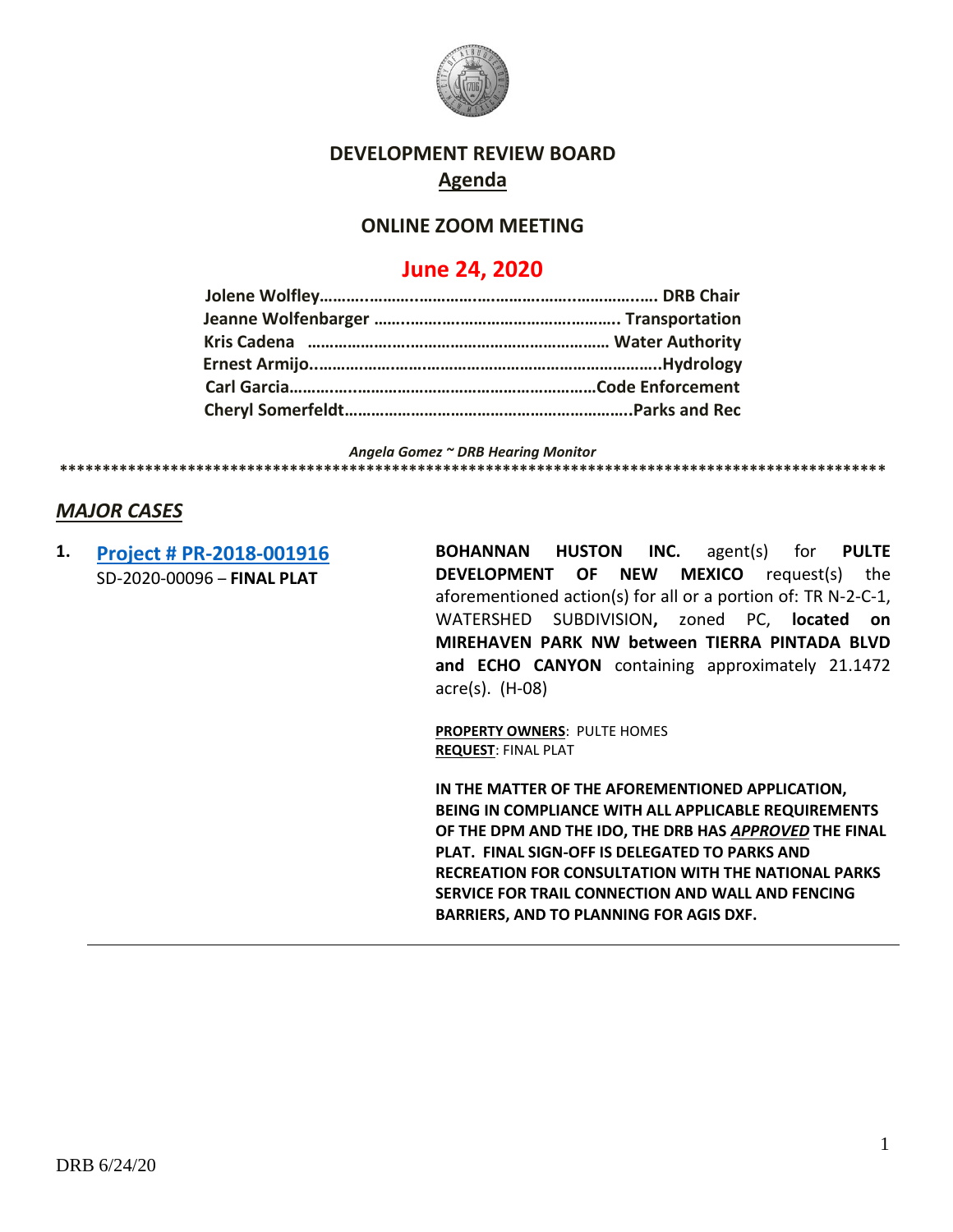| 2. | <b>Project #1011598</b><br>18DRB-70137 - VACATION OF PUBLIC<br><b>RIGHT-OF-WAY</b><br>18DRB-70138 - SIDEWALK VARIANCE<br>18DRB-70139 - SUBDIVISION DESIGN<br><b>VARIANCE FROM MINIMUM DPM</b><br><b>STANDARDS</b><br>18DRB-70140 - PRELIMINARY/<br><b>FINAL PLAT</b> | <b>BOB KEERAN, request(s) the aforementioned action(s) for</b><br>all or a portion of: Lot(s) 17 & 18, Block(s) 4, Tract(s) 3,<br>NORTH ALBQ ACRES Unit 3, zoned PD (RD/5DUA), located<br>on VENTURA ST NE between SIGNAL AVE NE and<br>ALAMEDA BLVD NE, containing approximately 2 acre(s).<br>(C-20) [Deferred from 5/16/18, 6/13/18, 7/18/18/, 8/8/18, 9/12/18, 10/24/18,<br>12/5/18, 12/19/18, 1/9/19, 1/23/19, 2/13/19, 2/27/19, 3/20/19, 4/17/19, 4/24/19,<br>6/5/19, 7/10/19, 8/7/19, 9/18/19, 10/30/19, 12/11/19, 1/29/20, 4/22/20].<br>DEFERRED TO AUGUST 26 <sup>th</sup> , 2020. |
|----|----------------------------------------------------------------------------------------------------------------------------------------------------------------------------------------------------------------------------------------------------------------------|---------------------------------------------------------------------------------------------------------------------------------------------------------------------------------------------------------------------------------------------------------------------------------------------------------------------------------------------------------------------------------------------------------------------------------------------------------------------------------------------------------------------------------------------------------------------------------------------|
| 3. | Project # PR-2020-003707<br>SI-2020-00247 - SITE PLAN                                                                                                                                                                                                                | RESPEC agent(s) for SONATA TRAILS, LLC request(s) the<br>aforementioned action(s) for all or a portion of: TRACTS 1,<br>2 & 3, UNIT 4, zoned MX-M, located at UNIVERSE BLVD NW<br>between PASEO DEL NORTE BLVD and TREELINE AVE NW,<br>containing approximately 29.9 acre(s). (C-10)[Deferred from<br>$6/3/20$ ]<br>PROPERTY OWNERS: SONATA TRAILS LLC<br>REQUEST: APARTMENT COMPLEX DEVELOPMENT<br>DEFERRED TO JULY 15TH, 2020.                                                                                                                                                            |
| 4. | Project # PR-2019-002571<br>SD-2020-00097 - VACATION OF PUBLIC<br><b>EASEMENT</b><br>SD-2020-00098 - VACATION OF PUBLIC<br><b>EASEMENT</b>                                                                                                                           | DENNIS LORENZ agent(s) for PHILLIP PICKARD - DCLP<br>TRUST request(s) the aforementioned action(s) for all or a<br>portion of: NORTHWEST CORNER, NEW MEXICO STATE<br>HIGHWAY DEPARTMENT, TRACT A UNIT A, NORTH<br>ALBUQUERQUE ACRES, zoned NR-LM, located at 7550 PAN<br>AMERICAN between SAN FRANCISCO NE and DEL REY AVE<br>NE, containing approximately 0.14 acre(s). (D-18)[Deferred<br>from 6/10/20]<br>PROPERTY OWNERS: PHILLIP PICKARD<br>REQUEST: VACATION OF PUBLIC DRAINAGE AND UTILITY EASEMENTS<br>DEFERRED TO JULY 22 <sup>ND</sup> , 2020.                                    |

*MINOR CASES*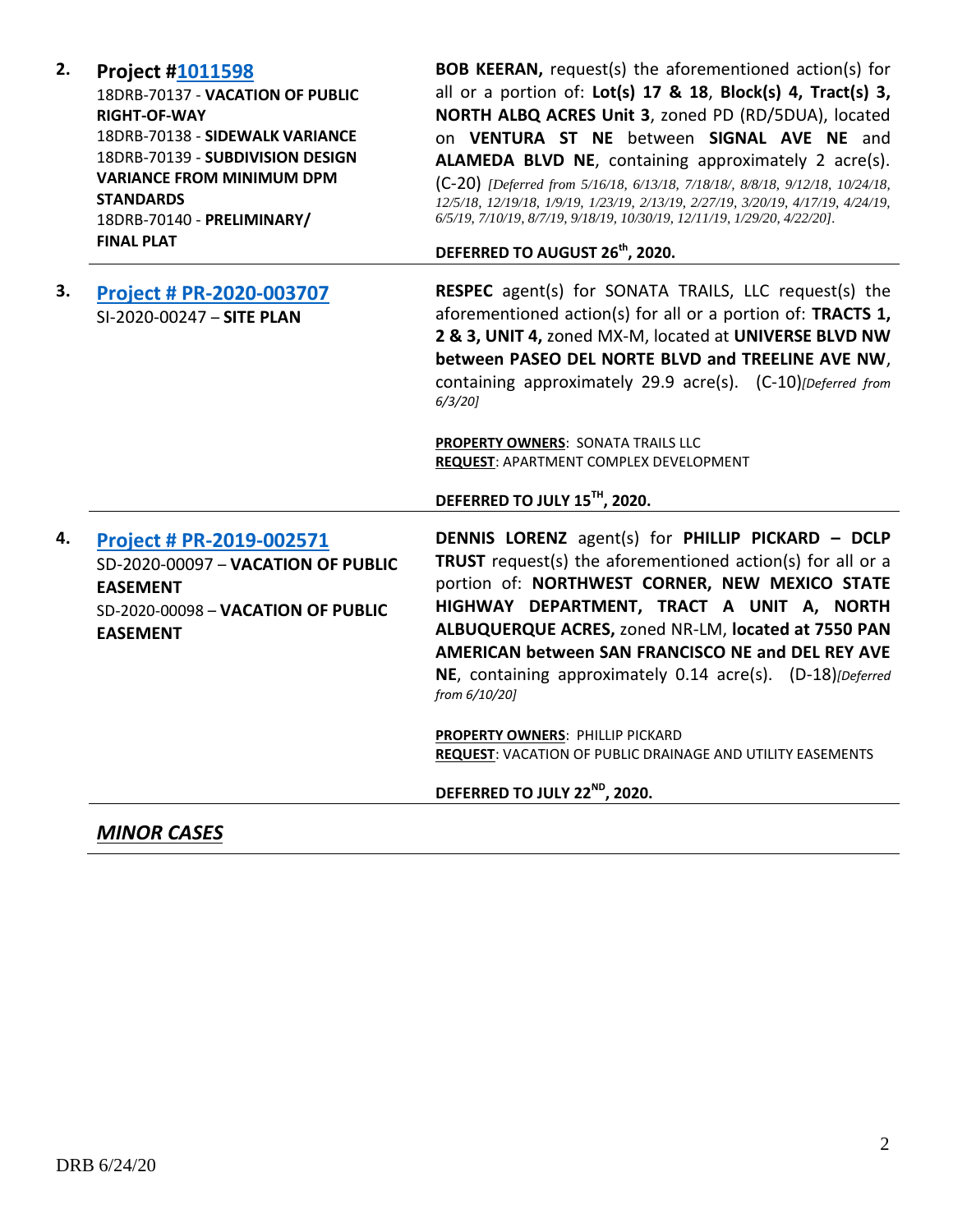| 5. | <b>Project # PR-2019-002928</b><br>VA-2020-00107 - STREET WIDTH<br><b>VARIANCE</b><br>SD-2020-00074 - PRELIMINARY/FINAL<br><b>PLAT</b><br>SD-2020-00072 - VACATION OF PUBLIC<br><b>EASEMENT</b><br>SD-2020-00075 - VACATION OF PUBLIC<br><b>EASEMENT</b> (plat and vacation actions<br>deferred from 4/29/20) | <b>COMMUNITY SCIENCES CORPORATION agent(s) for JOHN</b><br>R. DeBASSIGE FOR RIGHT ANGLE HOMES BY DeBASSIGE<br>request(s) the aforementioned action(s) for all or a portion<br>of: LOTS 43 THRU 47, BLOCK 4 UNIT4, PARADISE HEIGHTS,<br>zoned R1-A, located on BROOKLINE DR. NW between<br>ARDMORE AVE NW and ENDEAVOR RD NW, containing<br>approximately 1.1320 acre(s). (A-10)[Deferred from 4/29/20,<br>$5/13/20$ ]<br>PROPERTY OWNERS: JOHN DeBASSIGE FOR RIGHT ANGLE HOMES BY<br><b>DeBASSIGE</b><br>REQUEST: DIVIDE 5 EXISTING LOTS INTO 10 NEW LOTS, VACATE<br><b>EXISTING EASEMENTS</b> |
|----|---------------------------------------------------------------------------------------------------------------------------------------------------------------------------------------------------------------------------------------------------------------------------------------------------------------|------------------------------------------------------------------------------------------------------------------------------------------------------------------------------------------------------------------------------------------------------------------------------------------------------------------------------------------------------------------------------------------------------------------------------------------------------------------------------------------------------------------------------------------------------------------------------------------------|
|    |                                                                                                                                                                                                                                                                                                               | DEFERRED TO AUGUST 26 <sup>TH</sup> , 2020.                                                                                                                                                                                                                                                                                                                                                                                                                                                                                                                                                    |
| 6. | Project # PR-2019-002607<br>SD-2020-00026 - PRELIMINARY/FINAL<br>PLAT (Deferred from 5/20/20)<br>SD-2020-00107 - VACATION OF PRIVATE<br><b>EASEMENT</b>                                                                                                                                                       | ARCH+ PLAN LAND USE CONSULTANTS agent(s) for JOHN<br><b>O. PEARSON</b> request(s) the aforementioned action(s) for all<br>or a portion of: LOT 8-B PLAT OF LOTS 8-A & 8-B UNIT 1<br>ALVARADO GARDENS CONT 0.8967 AC, zoned R-A, located<br>on RIO GRANDE BLVD between ARTESANOS CT and<br><b>CAMPBELL RD</b> , containing approximately 0.8967 acre(s).<br>(G-13) [Deferred from 1/29/20, 2/26/20, 4/8/20, 5/20/20]<br>PROPERTY OWNERS: JOHN D PEARSON<br><b>REQUEST: CREATE 2 LOTS FROM 1 EXISTING LOT</b><br>DEFERRED TO JULY 8TH, 2020.                                                     |
| 7. | <b>Project # PR-2018-001501</b><br>SD-2020-00077 - PRELIMINARY/FINAL<br><b>PLAT</b><br>VA-2019-00290 - SIDEWALK VARIANCE<br>VA-2019-00289 - STREET VARIANCE<br>(variances deferred from 4/29/20)                                                                                                              | ISAACSON & ARFMAN, INC agent(s) for MONTANO FAMILY<br>HOMES LLC request(s) the aforementioned action(s) for all<br>or a portion of: TRACT 6-A-2, NORTH FOURTH ST<br>HOMESITES ADDN, zoned R-1C, located at 712 MONTANO<br>RD NW between 9TH ST NW AND HARWOOD LATERAL,<br>containing approximately 1.7 acre(s). (F-14) [Deferred from<br>5/6/20, 6/3/20]<br><b>PROPERTY OWNERS: MONTANO FAMILY HOMES LLC, TIM NISLY</b><br>REQUEST: MINOR SUBDIVISION PRELIMINARY PLAT APPROVAL<br>DEFERRED TO OCTOBER 21ST, 2020.                                                                             |
|    |                                                                                                                                                                                                                                                                                                               |                                                                                                                                                                                                                                                                                                                                                                                                                                                                                                                                                                                                |